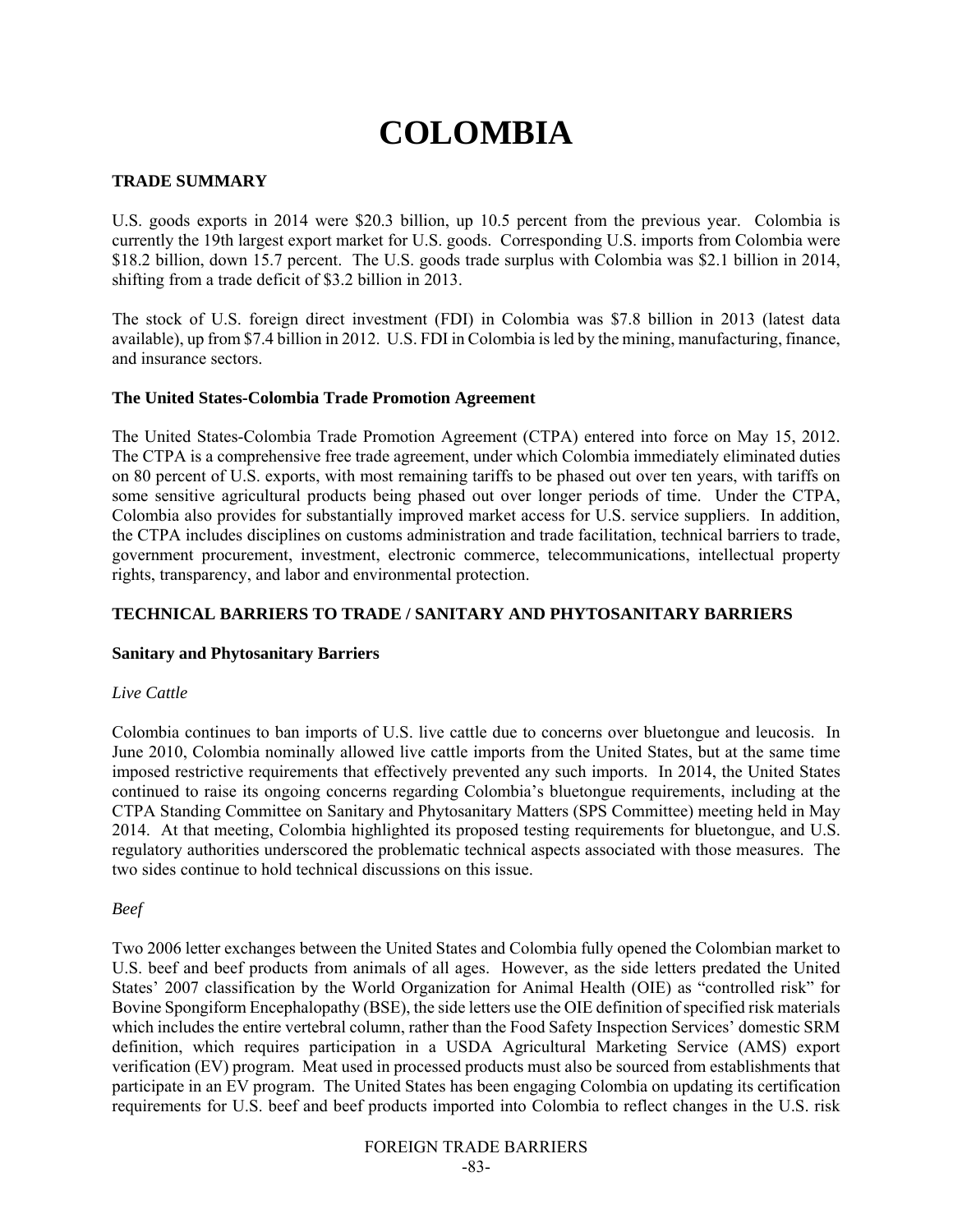status for BSE, including the OIE classification of the United States as "negligible risk" for BSE. The changes in certification requirements would enhance U.S. beef and beef product exporters' access to Colombia's market by removing the current necessity of participation in an EV program. In 2014, the United States continued to press for updating the certification statements, including at the May 2014 CTPA SPS Committee. Colombia's relevant regulatory authority reported that its internal risk assessment process had been completed, and that the import requirements would be subsequently discussed internally within the Colombian government, pursuant to the established regulatory process. The United States continues to engage with Colombia to address this issue.

#### *Rice*

As part of the CTPA, Colombia agreed, via an exchange of letters with the United States dated April 15, 2012, to provide access for U.S. rough rice through the Port of Barranquilla, subject to specified certification requirements and the pre-export fumigation of shipments. Colombia's concerns pertaining to *Tilletia horrida* (a rice smut) and that the rice not be imported near Colombia's rice producing areas. Based on a subsequent December 2013 report that *Tilletia horrida* had been detected in rice production areas in Colombia, the United States has been raising the issue with Colombia, including at the May 2014 meeting of the CTPA SPS Committee to discuss the situation and its potential implications on the conditions of the April 2012 agreement. At that time, Colombia indicated it was conducting an epidemiologic survey to update the status of *Tilletia horrida* as a result of the December 2013 report and would provide the United States with the results and possible actions to be taken relating to imports from the United States. The United States will continue to engage Colombia in addressing this issue, as the United States seeks to expand the list of eligible ports of entry for U.S. rough rice beyond the Port of Barranquilla and to remove the methyl bromide fumigation requirement.

#### **IMPORT POLICIES**

## **Tariffs**

About 80 percent of U.S. exports of consumer and industrial products to Colombia became duty free immediately upon the CTPA's entry into force on May 15, 2012. Subsequent tariff reductions occur on January 1 of each year, and the fourth round of tariff reductions took place on January 1, 2015. The remaining consumer and industrial product tariffs are to be phased out within ten years of entry into force.

Colombia applies variable tariffs to imports of certain agricultural products pursuant to the Andean Community's price band system. However, upon entry into force of the CTPA, Colombia stopped imposing variable tariffs on U.S. agricultural exports, and almost 70 percent of U.S. agricultural exports (by value) became duty free. Duties on most other U.S. agricultural goods will be phased out over a period of 5 years to 12 years, depending on the product. Tariffs on the most sensitive products for Colombia, such as some poultry products, some dairy products, sugar, and rice will be phased out over 15 years to 19 years. U.S. agricultural exporters also benefit from zero-duty tariff rate quotas on corn, rice, poultry parts, dairy products, sorghum, dried beans, standard grade beef, animal feeds, and soybean oil. This access will increase as quotas are increased and over-quota duties are phased out over the course of the implementation period.

#### **Nontariff Measures**

## *Truck Scrappage*

Prior to March 2013, new freight trucks over 10.5 metric tons (mt) could be legally registered in Colombia either by paying a "scrappage fee" to the government or by demonstrating that an old freight truck of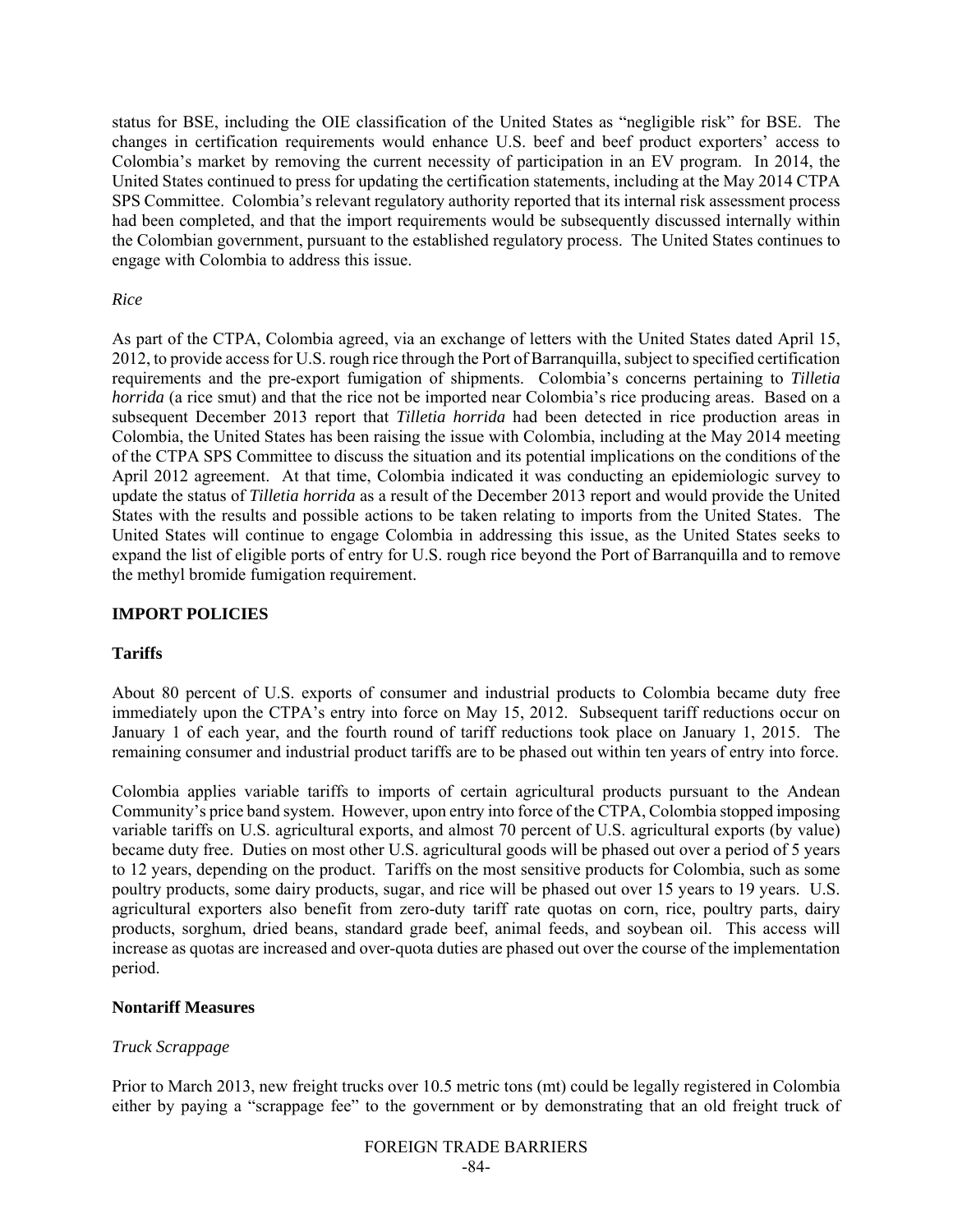equivalent capacity had been scrapped and its registration cancelled. In Decree 486 of March 2013, without public consultation or a transition period, Colombia eliminated the option to pay a "scrappage fee." Therefore, scrapping an old truck of equivalent cargo capacity is now a condition for the sale and registration of new freight trucks over 10.5 mt.

Sales of new freight trucks in Colombia were strong in the past, even though the scrappage fee raised costs. However, the elimination of the fee option has effectively frozen the sale of imported trucks (which are generally over 10.5 mt). In the first year of this policy, imports fell 65 percent, costing U.S. exporters a reported \$500 million in lost sales. In addition, sales-related administration costs rose by \$60 million for all importers.

In December 2013, Colombia passed another decree, also without consultation or a transition period, to provide greater flexibility to scrap trucks (*e.g*., allowing the scrapping of two smaller trucks for one larger), but this measure has not alleviated the scarcity of the "coupons" generated by scrapping vehicles, which are needed to register new trucks. Industry estimated that there were only enough coupons to cover about one quarter of the demand that existed prior to Decree 486.

In 2014, the United States continued to raise concerns with the scrapping requirements, as well as with the lack of a transparent public consultation process and transition period for the new measures, in multiple fora and at multiple levels, including in the Organization for Economic Cooperation and Development (OECD) Trade Committee in the context of Colombia's accession to the OECD. Colombia has frequently suggested that it would issue new measures that would address U.S. concerns, but to date no tangible actions have been taken that comprehensively address the issue. The United States will continue to press Colombia for a resolution of this issue to effectively reopen the Colombian market for U.S. trucks.

## *Internal Taxes on Distilled Spirits and Alcohol Monopolies*

Colombia currently assesses a consumption tax on distilled spirits with a system of specific rates per degree (half percentage point) of alcohol strength (Law 788 of 2002, Chapter V, as amended by Law 1393 of 2010). Arbitrary breakpoints based on alcohol content result in a lower tax rate on spirits that are produced locally. This may result in an unfair disadvantage for imported distilled spirits. Under the CTPA, Colombia committed to eliminating the breakpoints with respect to imports of distilled spirits four years after entry into force of the CTPA, that is, by May 15, 2016.

Additionally, the Department of Cundinamarca, which accounts for over half of U.S. liquor sales in Colombia, implemented new ordinances in 2014, without providing a public comment period, which increase the consumption tax by eight percent on private producers (department-owned monopolies are exempt) and implemented additional market access restrictions. In 2014, the government of Colombia formed a working group to identify solutions to barriers to trade in liquors. The working group includes national ministry and department-level representatives, as well as stakeholders and foreign government officials.

In January 2015, this group presented a draft regulation intended to address both the consumption tax issue as well as issues with respect to departmental alcohol monopolies which was subsequently included in Colombia's draft National Development Plan. While some aspects of the relevant provisions of the National Development Plan could have been helpful, particularly with regard to the alcohol monopoliesrelated issues, it proposes that the differential consumption tax on distilled spirits be eliminated over five years, that is, by 2019, and then in a subsequent version, over 10 years, both dates are well after the May 15, 2016, deadline reflected in the CTPA. In March 2015 all language on these two issues in the National Development Plan was removed. The United States will continue to press Colombia to meet its CTPA and WTO commitments on these issues.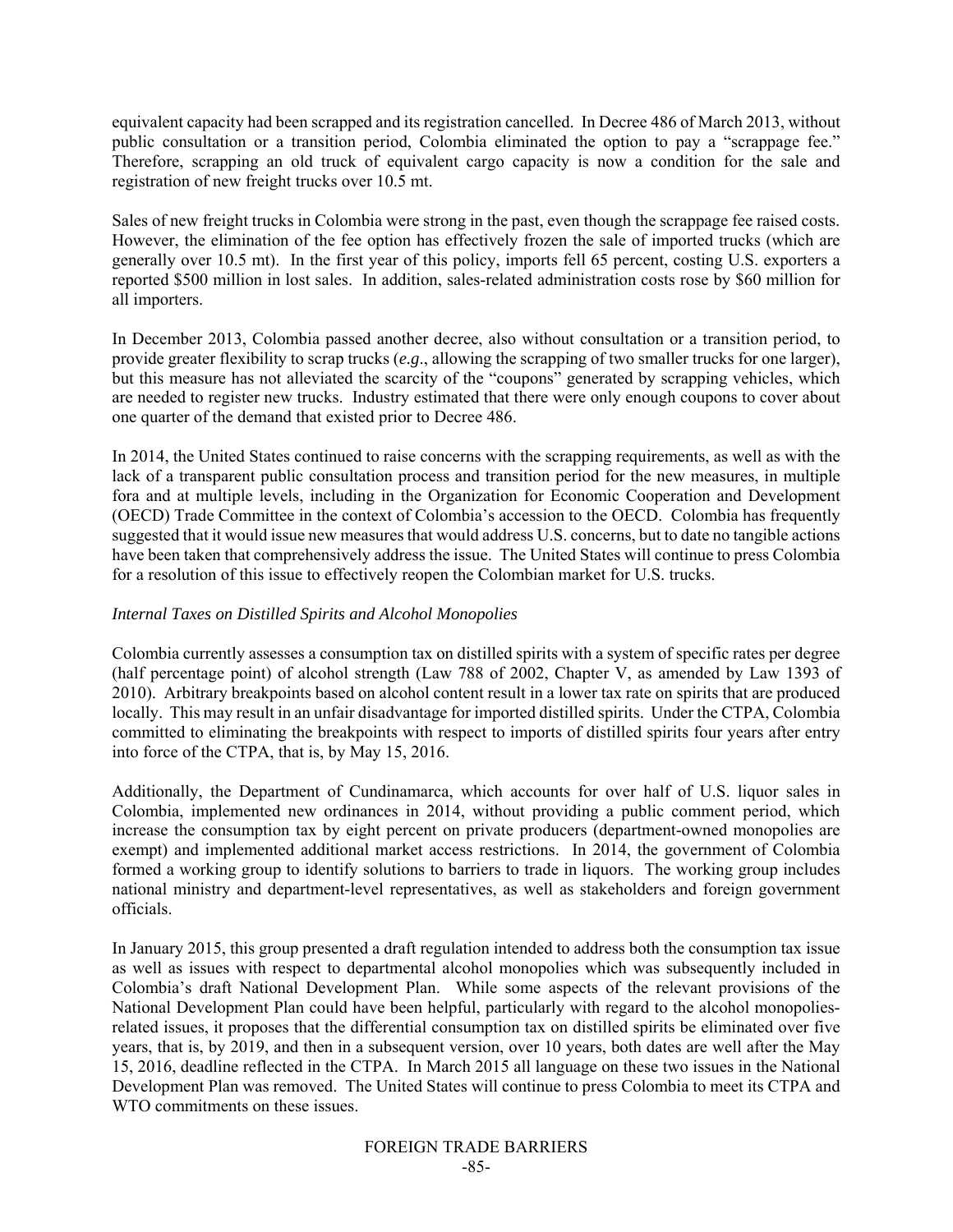# *Remanufactured Goods*

Under the CTPA, Colombia affirmed it would not adopt or maintain restrictions on trade of remanufactured goods (provided they have warranties similar to new goods) and treat remanufactured goods in the same manner as new goods. It also affirmed that some existing prohibitions on trade in used goods would not apply to remanufactured goods. In January 2015, Colombia's customs authority published for comment a draft regulation regarding the importation of remanufactured goods. While the draft regulation appears to provide for the importation of remanufactured goods under several of Colombia's free trade agreements, including under the CTPA, it also raises concerns that it might impose additional requirements for the importation of remanufactured goods as opposed to new goods. The United States has consulted with Colombia on the draft regulation and will continue to monitor further developments of the draft regulation.

# *Biologics and Biotechnologic Medicines*

In September 2014, Colombia issued a final decree establishing a framework for marketing approval of biological medicines and biosimilars. The Decree established three approval pathways, the third of which, the "abbreviated" pathway, permits an applicant to rely on "any information deemed relevant" when that information originates from designated countries or specified health authorities abroad. The United States will monitor the implementation of the Decree to determine whether specific market access concerns arise.

# *Third Party Customs Observers*

Colombia recently began to implement a 1999 decree that allows third party "customs observers" at ports of entry to provide technical support to customs inspectors. The "customs observers," some of whom are from national producer organizations that directly compete with U.S. importers, are permitted to review product quantities, weights, and customs values, and to identify appropriate commodity codes for agricultural products. Although "customs observers" do not have the authority to reject shipments, they have reportedly caused delays in the release of U.S. imports and questioned U.S. Department of Agriculture statutory product quality grading standards, which could have significant implications for the duties imposed on certain products. Additionally, samples of some products, such as ethanol, are sent for testing to the laboratories of local producers that compete directly with the U.S. importers raising concerns about possible conflicts of interest.

## *Ethanol*

In April 2014, the Ministry of Mines and Energy (MME) published a decree that allowed Colombia to set import quantity limits on ethanol and establish a licensing mechanism for importing firms to allow for imports in cases of domestic shortfall.

# **GOVERNMENT PROCUREMENT**

Under the CTPA, Colombia grants national treatment to U.S. goods, services, and suppliers in procurements covered by the Agreement. The CTPA expands U.S. firms' access to procurement by Colombia's ministries, departments, legislature, courts, and first tier sub-central entities, as well as a number of Colombia's government enterprises, including its majority state-owned oil company. In addition, Colombia does not apply Law 816 of 2003 to CTPA-covered procurements, as that law mandates preferential treatment for tenders that provide Colombian goods or services. U.S. companies are still required to have some local representation in order to qualify for government procurement.